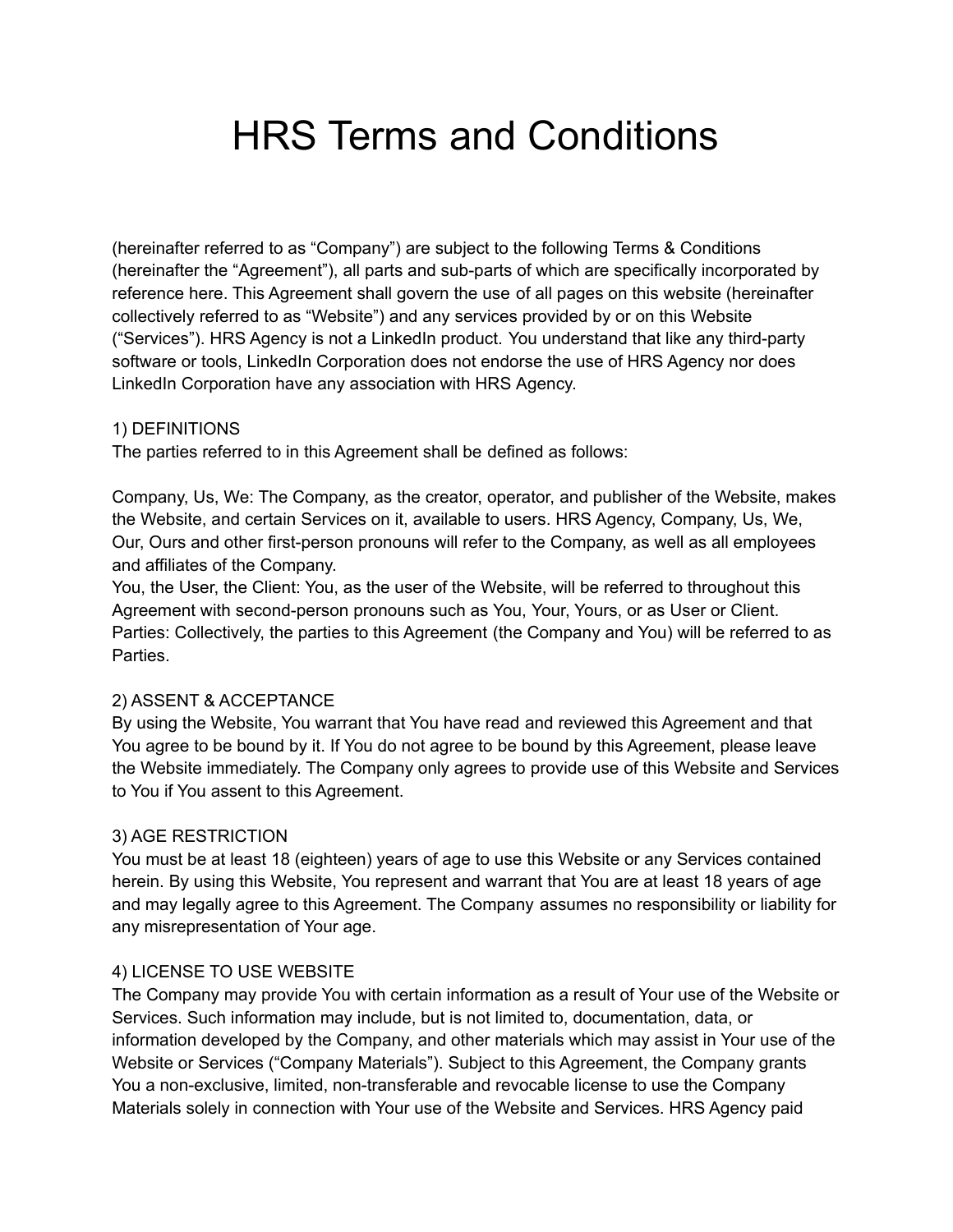license is non refundable. The Company Materials may not be used for any other purpose and this license terminates upon Your cessation of use of the Website or Services or at the termination of this Agreement.

# 5) INTELLECTUAL PROPERTY

You agree that the Website and all Services provided by the Company are the property of the Company, including all copyrights, trademarks, trade secrets, patents and other intellectual property ("Company IP"). You agree that the Company owns all right, title and interest in and to the Company IP and that You will not use the Company IP for any unlawful or infringing purpose. You agree not to reproduce or distribute the Company IP in any way, including electronically or via registration of any new trademarks, trade names, service marks or Uniform Resource Locators (URLs), without express written permission from the Company.

# 6) USER OBLIGATIONS

As a user of the Website or Services, You may be asked to register with Us. When You do so, You will choose a user identifier, which may be Your email address or another term, as well as a password. You may also provide personal information, including, but not limited to, Your name. You are responsible for ensuring the accuracy of this information. This identifying information will enable You to use the Website and Services. You must not share such identifying information with any third party and if You discover that Your identifying information has been compromised, You agree to notify Us immediately in writing. Email notification will suffice. You are responsible for maintaining the safety and security of Your identifying information as well as keeping Us apprised of any changes to Your identifying information. Providing false or inaccurate information, or using the Website or Services to further fraud or unlawful activity is grounds for immediate termination of this Agreement.

## 7) ACCEPTABLE USE

You agree not to use the Website or Services for any unlawful purpose or any purpose prohibited under this clause. You agree not to use the Website or Services in any way that could damage the Website, Services or general business of the Company.

You further agree not to use the Website or Services:

To harass, abuse, or threaten others or otherwise violate any person's legal rights;

To violate any intellectual property rights of the Company or any third party;

To upload or otherwise disseminate any computer viruses or other software that may damage the property of another;

To perpetrate any fraud;

To engage in or create any unlawful gambling, sweepstakes, or pyramid scheme;

To publish or distribute any obscene or defamatory material;

To publish or distribute any material that incites violence, hate or discrimination towards any group;

To unlawfully gather information about others.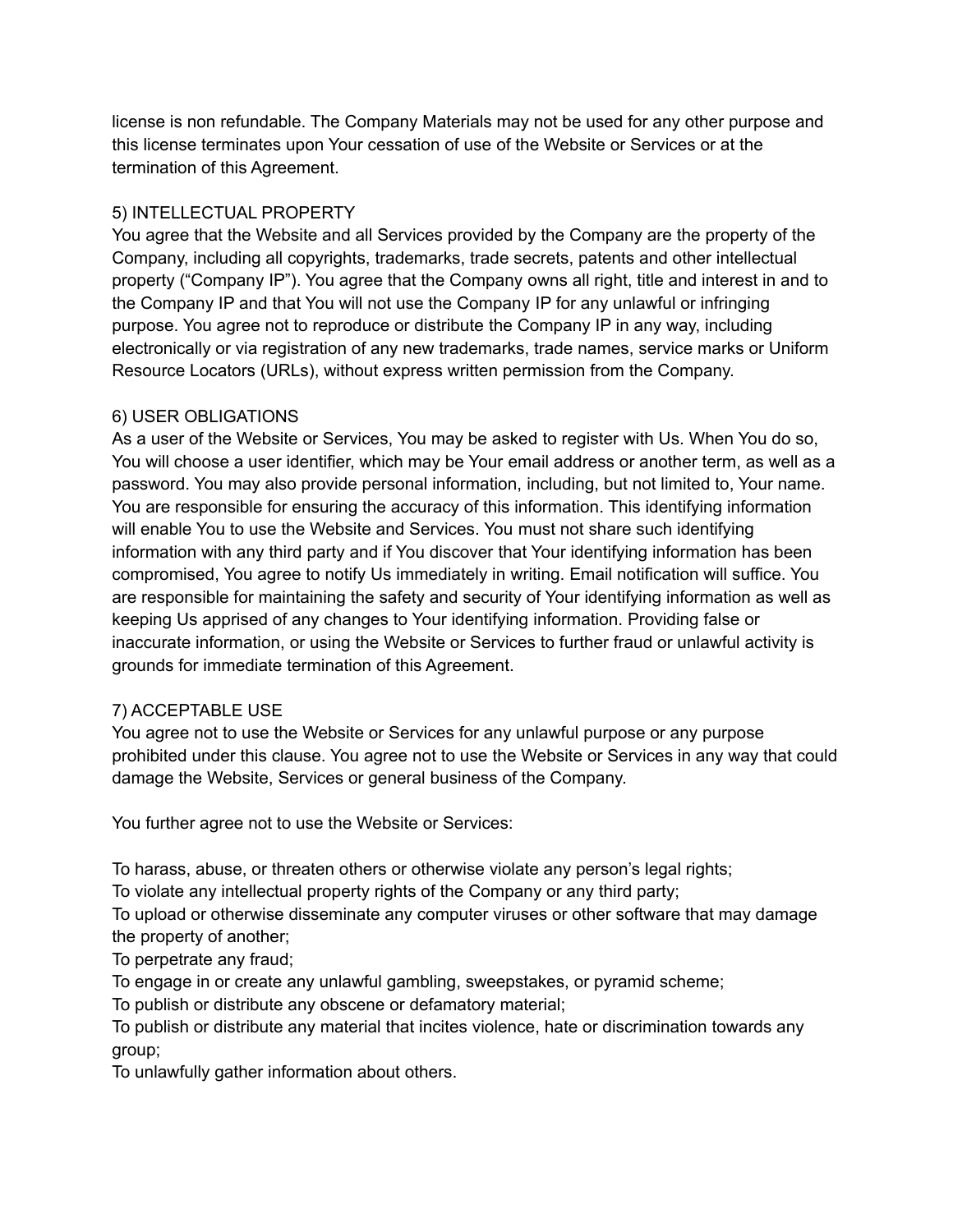## 8) PRIVACY INFORMATION

Through Your Use of the Website and Services, You may provide Us with certain information. By using the Website or the Services, You authorize the Company to use Your information in Australia and any other country where We may operate.

Information We May Collect or Receive: When You register for an account, You provide Us with a valid email address and may provide Us with additional information, such as Your name or billing information. Depending on how You use Our Website or Services, We may also receive information from external applications You use to access Our Website, or We may receive information through various web technologies, such as cookies, log files, clear gifs, web beacons or others.

How We Use Information: We use the information gathered from You to ensure Your continued good experience on Our website, including through email communication. We may also track certain of the passive information received to improve Our marketing and analytics, and for this, We may work with third-party providers.

How You Can Protect Your Information: If You would like to disable Our access to any passive information We receive from the use of various technologies, You may choose to disable cookies in Your web browser. Please be aware that the Company will still receive information about You that You have provided, such as Your email address. If You choose to terminate Your account, the Company will store information about You for the following number of days: 30. After that time, it will be deleted

We use SSL (Secure Sockets Layer) for connections between client side (website & app) and our servers to protect your data

We do not collect any payment information of any kind.

We store only your HRS Agency account information (email, licenses, team members) on our servers

#### 9) REVERSE ENGINEERING & SECURITY

You agree not to undertake any of the following actions:

Reverse engineer, or attempt to reverse engineer or disassemble any code or software from or on the Website or Services;

Violate the security of the Website or Services through any unauthorized access, circumvention of encryption or other security tools, data mining or interference to any host, user or network.

#### 10) DATA LOSS

The Company does not accept responsibility for the security of Your account or content. You agree that Your use of the Website or Services is at Your own risk.

#### 11) INDEMNIFICATION

You agree to defend and indemnify the Company and any of its affiliates (if applicable) and hold Us harmless against any and all legal claims and demands, including reasonable attorney's fees, which may arise from or relate to Your use or misuse of the Website or Services, Your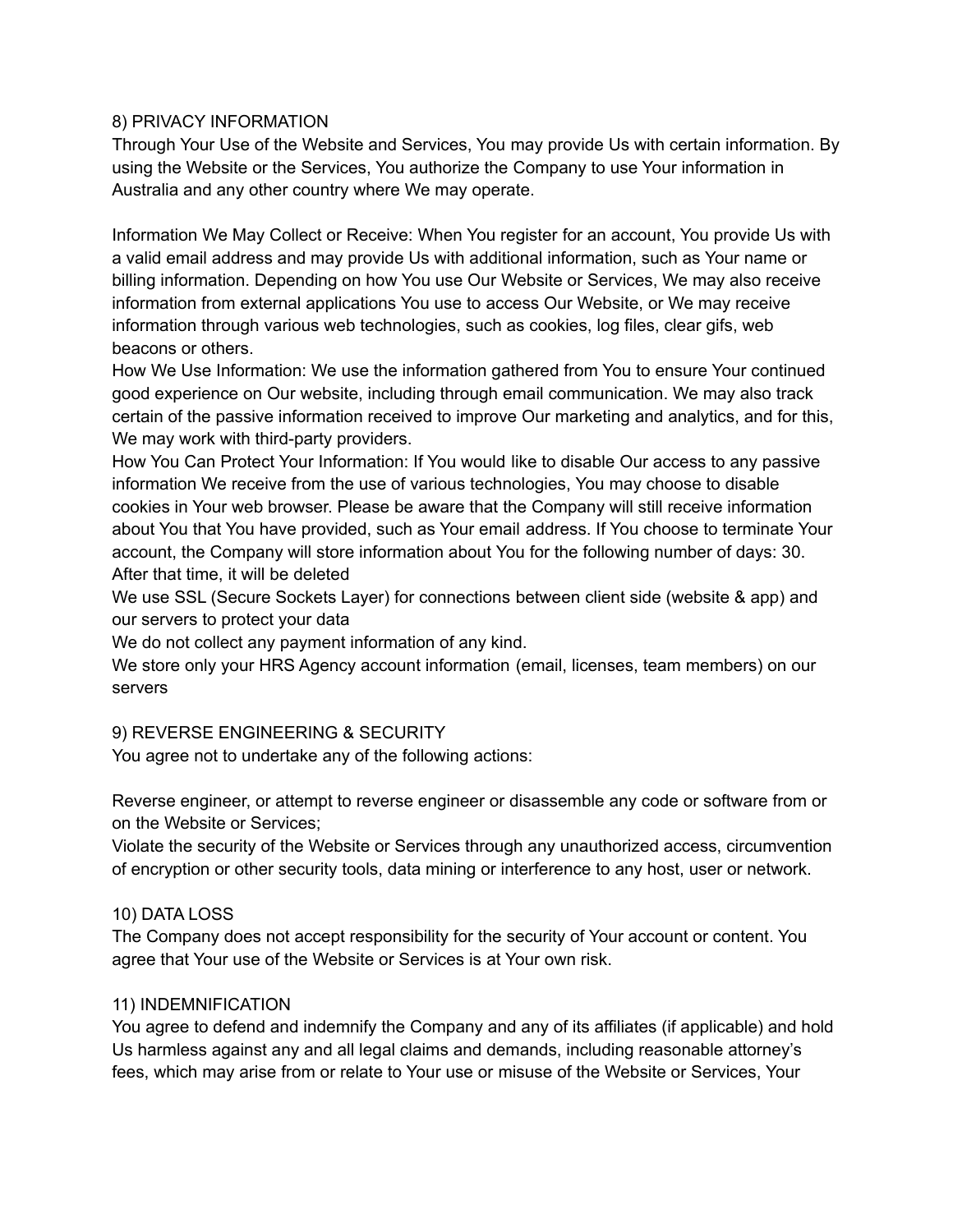breach of this Agreement, or Your conduct or actions. You agree that the Company shall be able to select its own legal counsel and may participate in its own defense, if the Company wishes.

## 12) SPAM POLICY

You are strictly prohibited from using the Website or any of the Company's Services for illegal spam activities, including gathering email addresses and personal information from others or sending any mass commercial emails or Linkedin messages.

## 13) THIRD-PARTY LINKS & CONTENT

The Company may occasionally post links to third party websites or other services. You agree that the Company is not responsible or liable for any loss or damage caused as a result of Your use of any third party services linked to from Our Website.

## 14) MODIFICATION & VARIATION

The Company may, from time to time and at any time without notice to You, modify this Agreement. You agree that the Company has the right to modify this Agreement or revise anything contained herein. You further agree that all modifications to this Agreement are in full force and effect immediately upon posting on the Website and that modifications or variations will replace any prior version of this Agreement, unless prior versions are specifically referred to or incorporated into the latest modification or variation of this Agreement.

To the extent any part or sub-part of this Agreement is held ineffective or invalid by any court of law, You agree that the prior, effective version of this Agreement shall be considered enforceable and valid to the fullest extent.

You agree to routinely monitor this Agreement and refer to the Effective Date posted at the top of this Agreement to note modifications or variations. You further agree to clear Your cache when doing so to avoid accessing a prior version of this Agreement. You agree that Your continued use of the Website after any modifications to this Agreement is a manifestation of Your continued assent to this Agreement.

In the event that You fail to monitor any modifications to or variations of this Agreement, You agree that such failure shall be considered an affirmative waiver of Your right to review the modified Agreement.

## 15) ENTIRE AGREEMENT

This Agreement constitutes the entire understanding between the Parties with respect to any and all use of this Website. This Agreement supersedes and replaces all prior or contemporaneous agreements or understandings, written or oral, regarding the use of this Website.

#### 16) SERVICE INTERRUPTIONS

The Company may need to interrupt Your access to the Website to perform maintenance or emergency services on a scheduled or unscheduled basis. You agree that Your access to the Website may be affected by unanticipated or unscheduled downtime, for any reason, but that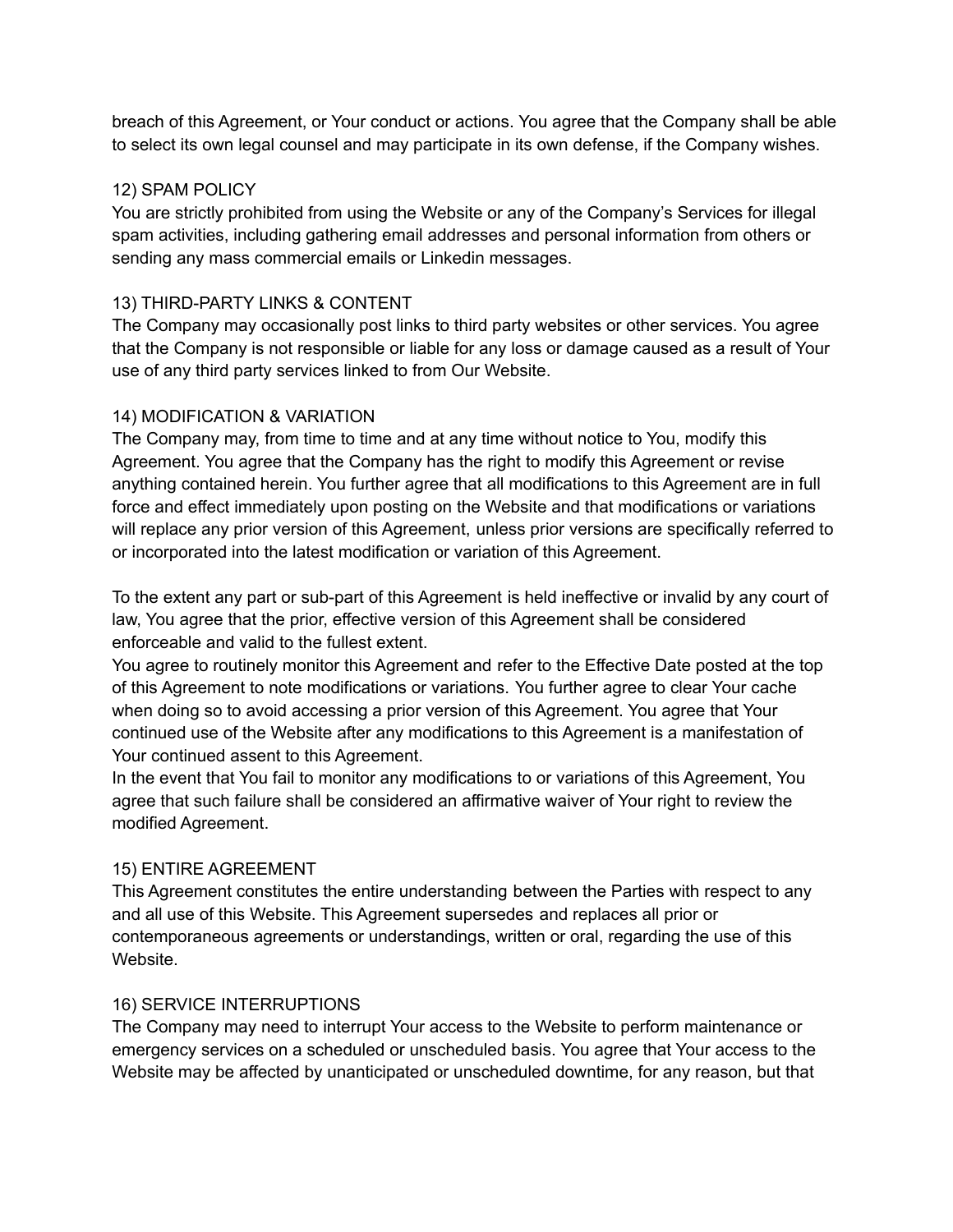the Company shall have no liability for any damage or loss caused as a result of such downtime.

## 17) TERM, TERMINATION & SUSPENSION

The Company may terminate this Agreement with You at any time for any reason, with or without cause. The Company specifically reserves the right to terminate this Agreement if You violate any of the terms outlined herein, including, but not limited to, violating the intellectual property rights of the Company or a third party, failing to comply with applicable laws or other legal obligations, and/or publishing or distributing illegal material. If You have registered for an account with Us, You may also terminate this Agreement at any time by contacting Us and requesting termination. At the termination of this Agreement, any provisions that would be expected to survive termination by their nature shall remain in full force and effect.

## 18) NO WARRANTIES

You agree that Your use of the Website and Services is at Your sole and exclusive risk and that any Services provided by Us are on an "As Is" basis. The Company hereby expressly disclaims any and all express or implied warranties of any kind, including, but not limited to the implied warranty of fitness for a particular purpose and the implied warranty of merchantability. The Company makes no warranties that the Website or Services will meet Your needs or that the Website or Services will be uninterrupted, error-free, or secure. The Company also makes no warranties as to the reliability or accuracy of any information on the Website or obtained through the Services. You agree that any damage that may occur to You, through Your computer system, or as a result of loss of Your data from Your use of the Website or Services is Your sole responsibility and that the Company is not liable for any such damage or loss.

## 19) LIMITATION ON LIABILITY

The Company is not liable for any damages that may occur to You as a result of Your use of the Website or Services, to the fullest extent permitted by law. The maximum liability of the Company arising from or relating to this Agreement is limited to the greater of one hundred (\$100) US Dollars or the amount You paid to the Company in the last six (6) months. This section applies to any and all claims by You, including, but not limited to, lost profits or revenues, consequential or punitive damages, negligence, strict liability, fraud, or torts of any kind.

# 20) GENERAL PROVISIONS

LANGUAGE: All communications made or notices given pursuant to this Agreement shall be in the English language.

JURISDICTION, VENUE & CHOICE OF LAW: Through Your use of the Website or Services, You agree that the laws of Australia shall govern any matter or dispute relating to or arising out of this Agreement, as well as any dispute of any kind that may arise between You and the Company, with the exception of its conflict of law provisions. In case any litigation specifically permitted under this Agreement is initiated, the Parties agree to submit to the personal jurisdiction of Australia. The Parties agree that this choice of law, venue, and jurisdiction provision is not permissive, but rather mandatory in nature. You hereby waive the right to any